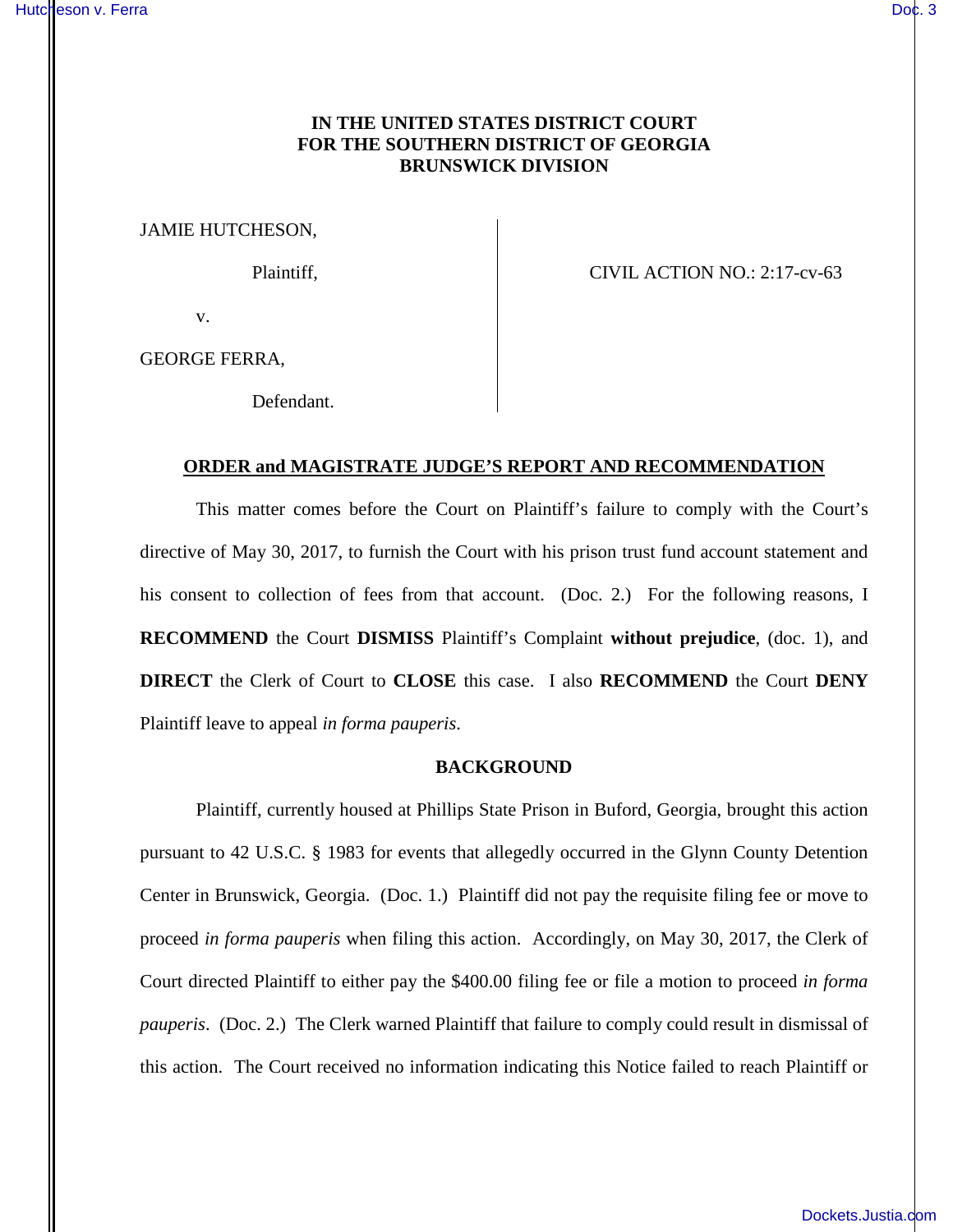was otherwise undeliverable. However, the Court still has not received any pleading or filing fee from Plaintiff since that Notice.

#### **DISCUSSION**

# **I. Dismissal for Failure to Prosecute and Failure to Follow this Court's Order**

A district court may dismiss a plaintiff's claims *sua sponte* pursuant to either Federal Rule of Civil Procedure  $41(b)$  ("Rule  $41(b)$ ") or the court's inherent authority to manage its docket. Link v. Wabash R.R. Co., 370 U.S. 626 (1962)<sup>1</sup>; Coleman v. St. Lucie Cty. Jail, 433 F. App'x 716, 718 (11th Cir. 2011) (citing Fed. R. Civ. P. 41(b) and Betty K Agencies, Ltd. v. M/V MONADA, 432 F.3d 1333, 1337 (11th Cir. 2005)). In particular, Rule 41(b) allows for the involuntary dismissal of a plaintiff's claims where he has failed to prosecute those claims, comply with the Federal Rules of Civil Procedure or local rules, or follow a court order. Fed. R. Civ. P. 41(b); see also Coleman, 433 F. App'x at 718; Sanders v. Barrett, No. 05-12660, 2005 WL 2640979, at \*1 (11th Cir. Oct. 17, 2005) (citing Kilgo v. Ricks, 983 F.2d 189, 192  $(11th Cir. 1993)$ ; cf. Local R. 41.1(b) ("[T]he assigned Judge may, after notice to counsel of record, *sua sponte* . . . dismiss any action for want of prosecution, with or without prejudice[,] . . . [based on] willful disobedience or neglect of any order of the Court." (emphasis omitted)). Additionally, a district court's "power to dismiss is an inherent aspect of its authority to enforce its orders and ensure prompt disposition of lawsuits." Brown v. Tallahassee Police Dep't, 205 F. App'x 802, 802 (11th Cir. 2006) (quoting Jones v. Graham, 709 F.2d 1457, 1458 (11th Cir. 1983)).

It is true that dismissal with prejudice for failure to prosecute is a "sanction . . . to be utilized only in extreme situations" and requires that a court "(1) conclud[e] a clear record of

 $\overline{a}$ 

<sup>&</sup>lt;sup>1</sup> In Wabash, the Court held that a trial court may dismiss an action for failure to prosecute "even without affording notice of its intention to do so." 370 U.S. at 633.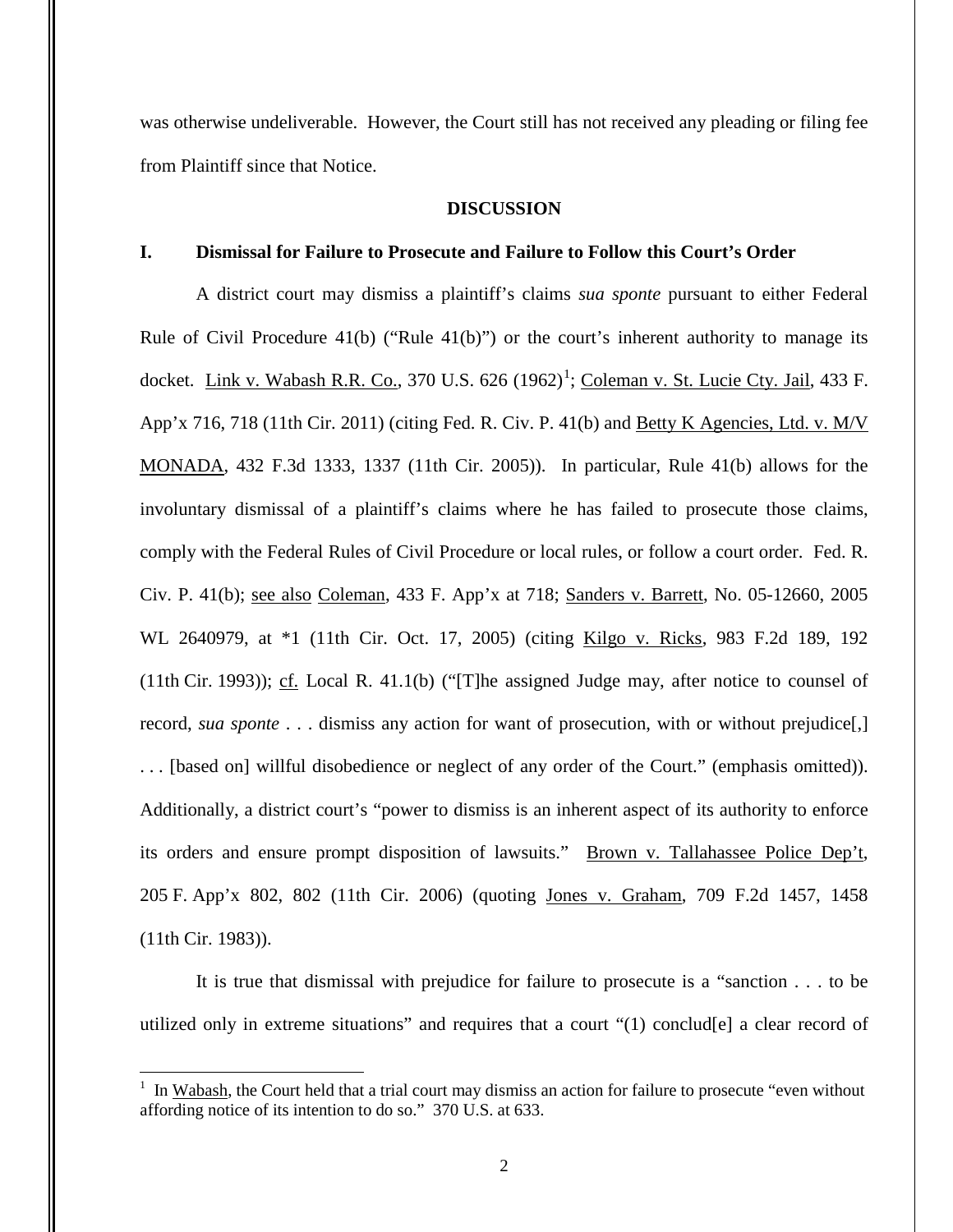delay or willful contempt exists; and (2) mak[e] an implicit or explicit finding that lesser sanctions would not suffice." Thomas v. Montgomery Cty. Bd. of Educ., 170 F. App'x 623, 625–26 (11th Cir. 2006) (quoting Morewitz v. West of Eng. Ship Owners Mut. Prot. & Indem. Ass'n (Lux.), 62 F.3d 1356, 1366 (11th Cir. 1995)); see also Taylor v. Spaziano, 251 F. App'x 616, 619 (11th Cir. 2007) (citing Morewitz, 62 F.3d at 1366). By contrast, dismissal without prejudice for failure to prosecute is not an adjudication on the merits, and, therefore, courts are afforded greater discretion in dismissing claims in this manner. Taylor, 251 F. App'x at 619; see also Coleman, 433 F. App'x at 719; Brown, 205 F. App'x at 802–03.

While the Court exercises its discretion to dismiss cases with caution, dismissal of this action without prejudice is warranted. See Coleman, 433 F. App'x at 719 (upholding dismissal without prejudice for failure to prosecute Section 1983 complaint, where plaintiff did not respond to court order to supply defendant's current address for purpose of service); Taylor, 251 F. App'x at 620–21 (upholding dismissal without prejudice for failure to prosecute, because plaintiffs insisted on going forward with deficient amended complaint rather than complying, or seeking an extension of time to comply, with court's order to file second amended complaint); Brown, 205 F. App'x at 802–03 (upholding dismissal without prejudice for failure to prosecute Section 1983 claims, where plaintiff failed to follow court order to file amended complaint and court had informed plaintiff that noncompliance could lead to dismissal). The Court ordered Plaintiff to file an appropriate Motion to Proceed *in Forma Pauperis* or to pay the full filing fee. (Doc. 2.) Moreover, the Court specifically notified Plaintiff that failure to do so could result in dismissal of his case. (Id.) However, Plaintiff failed to take either of those actions. Consequently, the Court has no means to collect the filing fees in this case, as required by 28 U.S.C. § 1915(b)(1). By failing to pay the requisite filing fee or submitting a motion to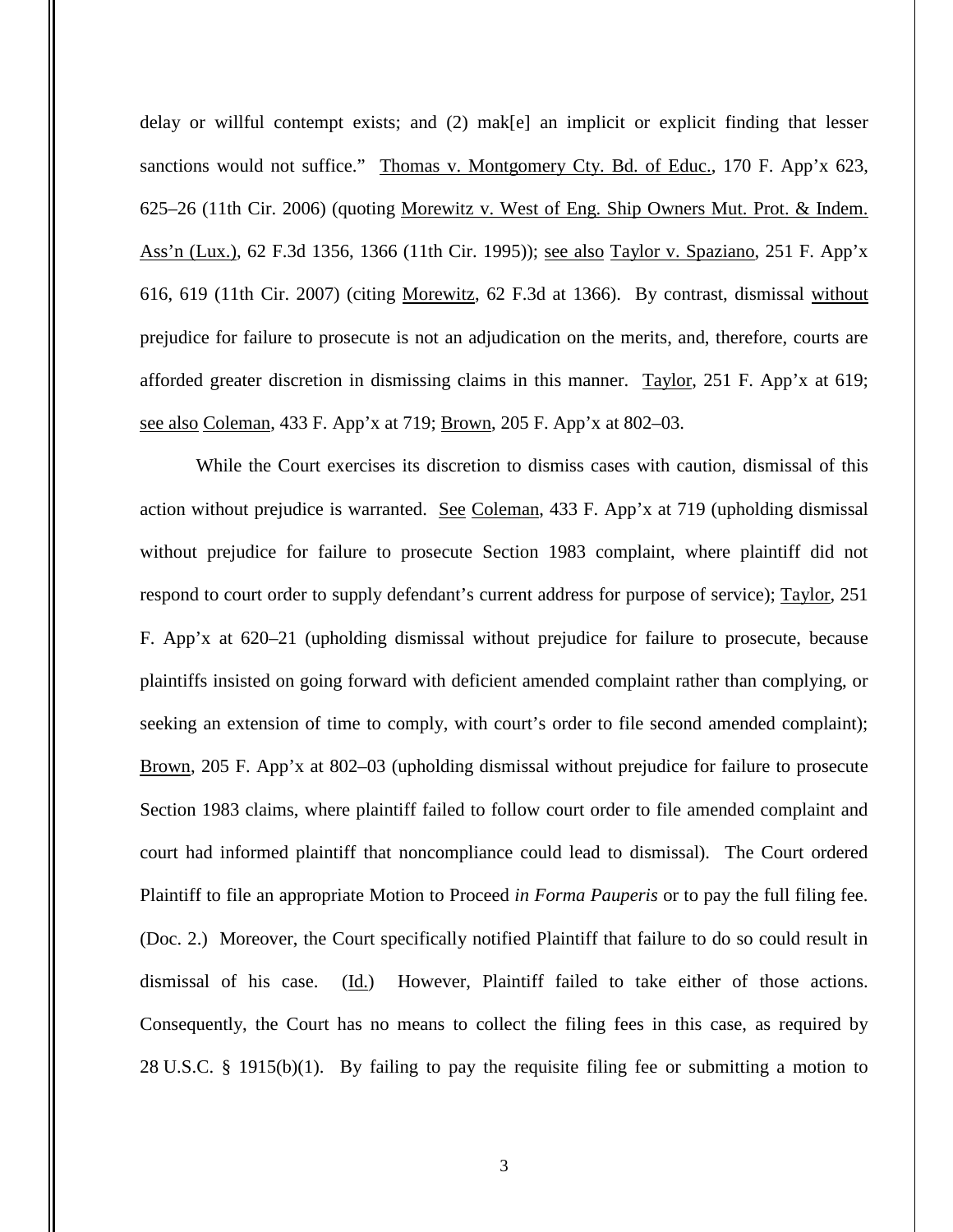proceed *in forma pauperis*, Plaintiff has failed to diligently prosecute his claims, and he has failed to follow this Court's Order.

Accordingly, the Court should **DISMISS** Plaintiff's Complaint **without prejudice** for failure to prosecute and failure to follow this Court's Orders.

### **II. Leave to Appeal** *in Forma Pauperis*

The Court should also deny Plaintiff leave to appeal *in forma pauperis*. 2 Though Plaintiff has, of course, not yet filed a notice of appeal, it would be appropriate to address these issues in the Court's order of dismissal. Fed. R. App. P. 24(a)(3) (trial court may certify that appeal is not taken in good faith "before or after the notice of appeal is filed").

An appeal cannot be taken *in forma pauperis* if the trial court certifies that the appeal is not taken in good faith. 28 U.S.C. § 1915(a)(3); Fed. R. App. P. 24(a)(3). Good faith in this context must be judged by an objective standard. Busch v. Cty. of Volusia, 189 F.R.D. 687, 691 (M.D. Fla. 1999). A party does not proceed in good faith when he seeks to advance a frivolous claim or argument. See Coppedge v. United States, 369 U.S. 438, 445 (1962). A claim or argument is frivolous when it appears the factual allegations are clearly baseless or the legal theories are indisputably meritless. Neitzke v. Williams, 490 U.S. 319, 327 (1989); Carroll v. Gross, 984 F.2d 392, 393 (11th Cir. 1993). Stated another way, an *in forma pauperis* action is frivolous, and thus, not brought in good faith, if it is "without arguable merit either in law or fact." Napier v. Preslicka, 314 F.3d 528, 531 (11th Cir. 2002); <u>see also Brown v. United States</u>, Nos. 407CV085, 403CR001, 2009 WL 307872, at \*1–2 (S.D. Ga. Feb. 9, 2009).

Based on the above analysis of Plaintiff's action, there are no non-frivolous issues to raise on appeal, and an appeal would not be taken in good faith. Thus, the Court should **DENY** him *in forma pauperis* status on appeal.  $\overline{a}$ 

 $2^2$  A certificate of appealability is not required in this Section 1983 action.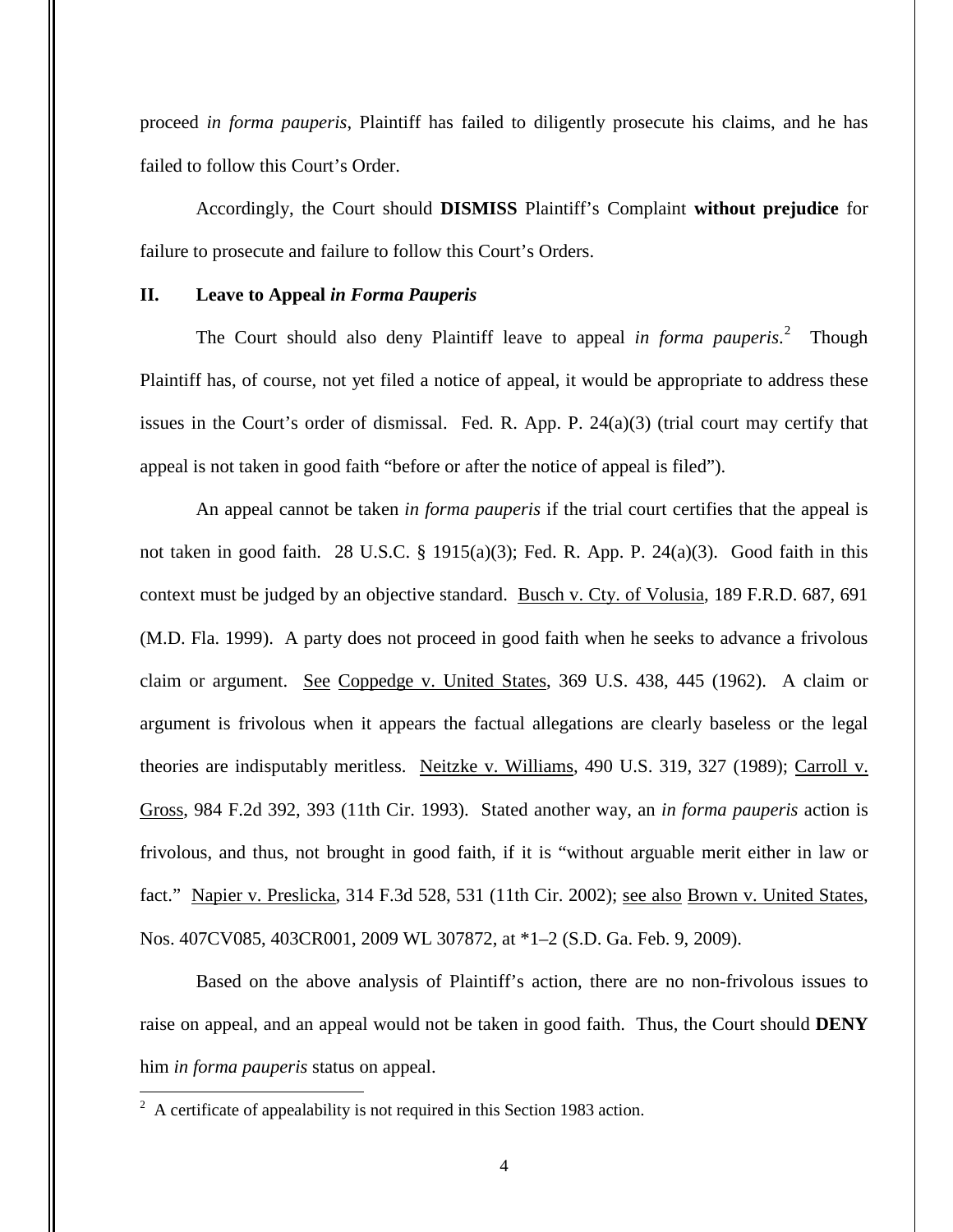### **CONCLUSION**

For the reasons set forth above, I **RECOMMEND** the Court **DISMISS** Plaintiff's Complaint **without prejudice**, **DIRECT** the Clerk of Court to **CLOSE** this case, and **DENY** Plaintiff leave to appeal *in forma pauperis*.

The Court **ORDERS** any party seeking to object to this Report and Recommendation to file specific written objections within fourteen (14) days of the date on which this Report and Recommendation is entered. Any objections asserting that the Magistrate Judge failed to address any contention raised in the Complaint must also be included. Failure to do so will bar any later challenge or review of the factual findings or legal conclusions of the Magistrate Judge. See 28 U.S.C. § 636(b)(1)(C); Thomas v. Arn, 474 U.S. 140 (1985). A copy of the objections must be served upon all other parties to the action. The filing of objections is not a proper vehicle through which to make new allegations or present additional evidence.

Upon receipt of Objections meeting the specificity requirement set out above, a United States District Judge will make a *de novo* determination of those portions of the report, proposed findings, or recommendation to which objection is made and may accept, reject, or modify in whole or in part, the findings or recommendations made by the Magistrate Judge. Objections not meeting the specificity requirement set out above will not be considered by a District Judge. A party may not appeal a Magistrate Judge's report and recommendation directly to the United States Court of Appeals for the Eleventh Circuit. Appeals may be made only from a final judgment entered by or at the direction of a District Judge.